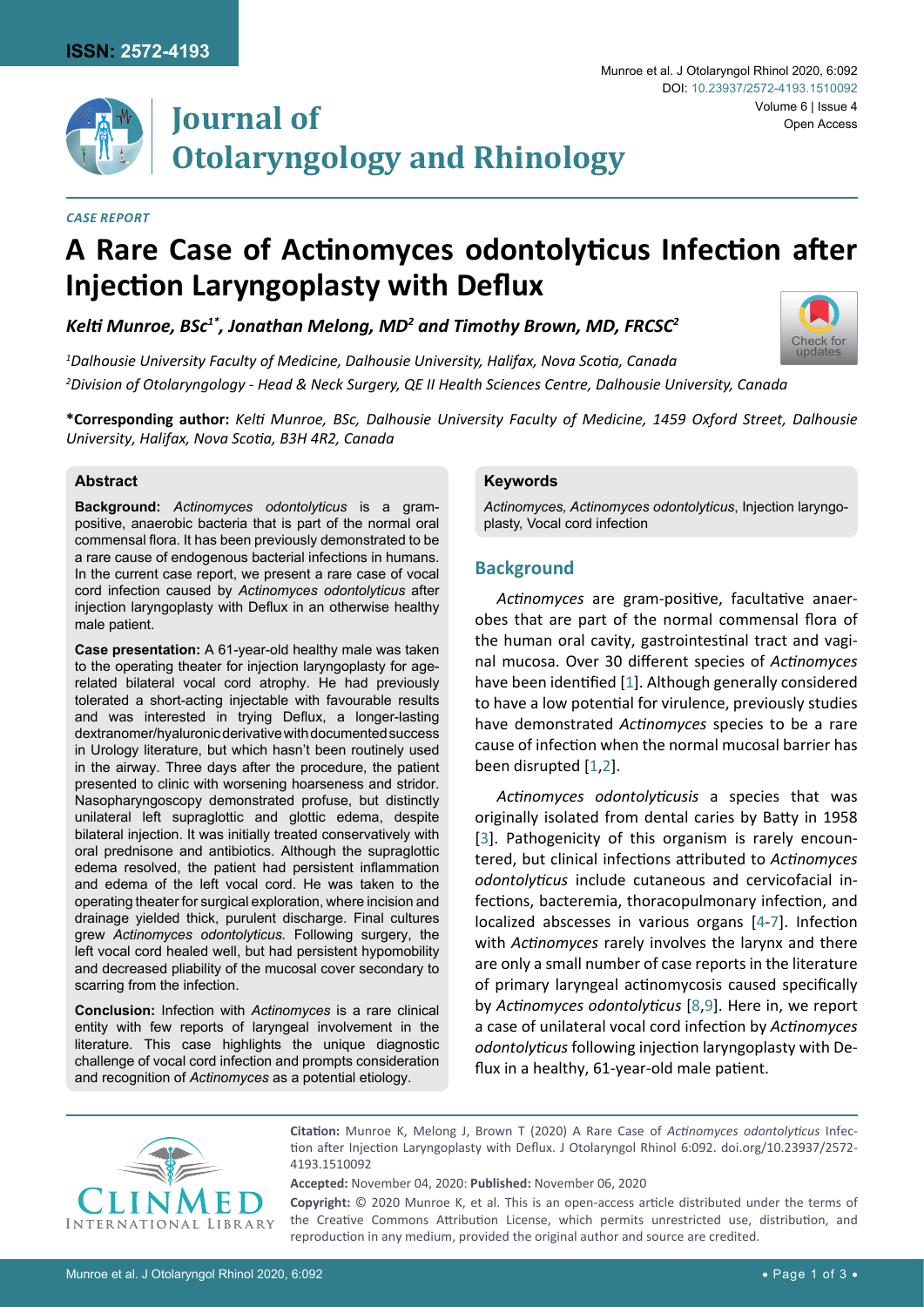## **Case Presentation**

A 61-year-old healthy male patient presented to the voice airway clinic in April 2016 with a longstanding history of hoarseness and vocal fatigue. Flexible nasopharyngoscopy and stroboscopy was performed which demonstrated marked bilateral vocal cord atrophy, resulting in a significant mid membranous gap and persistent leaking of air consistent with presbylarynx. Given the patient's functional voice issues, he was interested in a trial of augmentation and underwent bilateral vocal cord injection laryngoplasty in clinic with a short-acting injectable, Perlane (Q-Med, Uppsala, Sweden). The patient tolerated the procedure well with good post-procedural functional results and no complications.

Following successful augmentation, the patient was interested in trying a longer lasting treatment. After a discussion about the different treatment options available the patient was interested in proceeding with a longer lasting injectable; Deflux (Q-Med, Uppsala, Sweden) which is a relatively newer product that consists of a viscous gel of dextranomer microspheres in a carrier gel of hyaluronic acid to allow for longer duration of action [[10\]](#page-2-11). In August 2019, the patient was taken to the operating theatre for bilateral injection laryngoplasty with Deflux under general anesthetic. A total of 0.3 mL of Deflux was injected into the left vocal cord and 0.4 mL into the right vocal cord with good result and the patient was discharged home following surgery with no issues. Three days after the injection however, the patient presented to the voice airway clinic with worsening post-operative hoarseness and stridor. Nasopharyngoscopy was performed which demonstrated profuse, but distinctly unilateral left supraglottic and glottic edema and significant hypomobility of the left vocal cord, despite bilateral injection. Following examination, the patient was treated conservatively with a tapering dose of oral prednisone and ten-day course of amoxicillin-clavulanate.

At follow-up in 2 weeks, the supraglottic edema had resolved but there was persistent inflammation and edema of the left true vocal cord, resulting in persistent hypomobility of the cord secondary to mass effect. Surgical exploration via direct laryngoscopy was advised at that time, but was initially declined by the patient, who preferred ongoing conservative management. Over the following eight weeks, the patient was treated with multiple extended courses of prednisone and a 1-month course of antibiotic therapy. Initially his symptoms improved but worsened again once prednisone was tapered. Following this, the patient was treated with direct injection of 2 mg of dexamethasone into the left vocal fold under endoscopic guidance, which again only provided temporary relief.

After failed conservative management, the patient was taken to the operating theater for micro laryngoscopy and evaluation under anesthesia in November 2019. During examination the left vocal cord was found to be tense and edematous. Given its appearance, a generous incision was made lateral to left vocal cord with a sickle knife, revealing an encapsulated abscess. An incision into the abscess yielded thick, purulent discharge that was swabbed and sent for culture and sensitivity. Final cultures grew *Actinomyces odontolyticus*. Following surgery, the patient was placed on a one-month course of amoxicillin-clavulanate and metronidazole.

On serial follow-up, the left vocal cord healed well. However, there was persistent mild hypomobility of the left vocal cord and decreased pliability of the mucosal cover, which was felt to be secondary to scarring from the infection. No further intervention was taken and overall the patient recovered well.

## **Discussion and Conclusions**

Injection laryngoplasty is a minimally invasive surgical technique for augmentation and medialization of the vocal fold to decrease glottic insufficiency caused by vocal cord paralysis or atrophy [[11\]](#page-2-7). With advancements in technology and delivery, it is becoming increasingly popular as the first line management for vocal cord augmentation with few risks and complications [[12](#page-2-8),[13\]](#page-2-9). There are a wide variety of fillers currently available on the market for vocal cord augmentation including hyaluronic acid, autologous fat, carboxymethylcellulose, micronized acellular dermal matrix, and calcium hydroxylapatite [\[11](#page-2-7)]. Hyaluronic acid-based fillers are particularly attractive filler as they are found in the extracellular matrix of all mammalian species and theoretically have lower immunogenic risk [[14\]](#page-2-10). Deflux is a relatively newer dextranomer/hyaluronic acid copolymer that is used primarily as a long-term bulking agent in pediatric urology for treatment of vesicoureteral reflux [[10](#page-2-11),[15\]](#page-2-12). Deflux had previously shown initial promise in animal studies for treating vocal fold insufficiency and is particularly appealing given its longer duration of action compared to other available fillers [[16](#page-2-13),[17\]](#page-2-14).

*Actinomyces* are gram-positive, facultative anaerobes that are part of the normal commensal flora of the human oral cavity. Previously, they have been demonstrated to have a low degree of pathogenicity and generally only cause infection if the mucosal barrier has been disrupted [[1](#page-2-0)[,2](#page-2-1)]. In the current case study, we report a patient who developed a unilateral vocal cord abscess due to *Actinomyces odontolyticus* following injection laryngoplasty. Infection is a rare complication of this procedure, and review of the literature yielded only three cases of laryngeal abscess following injection laryngoplasty [\[18](#page-2-15)-[20](#page-2-16)]. In our patient, it is presumed that the portal of entry for the organism was through the needle at the time of injection.

Although the patient was ultimately found to have a laryngeal abscess, there were a number of diagnostic challenges. The presence of distinctly unilateral left su